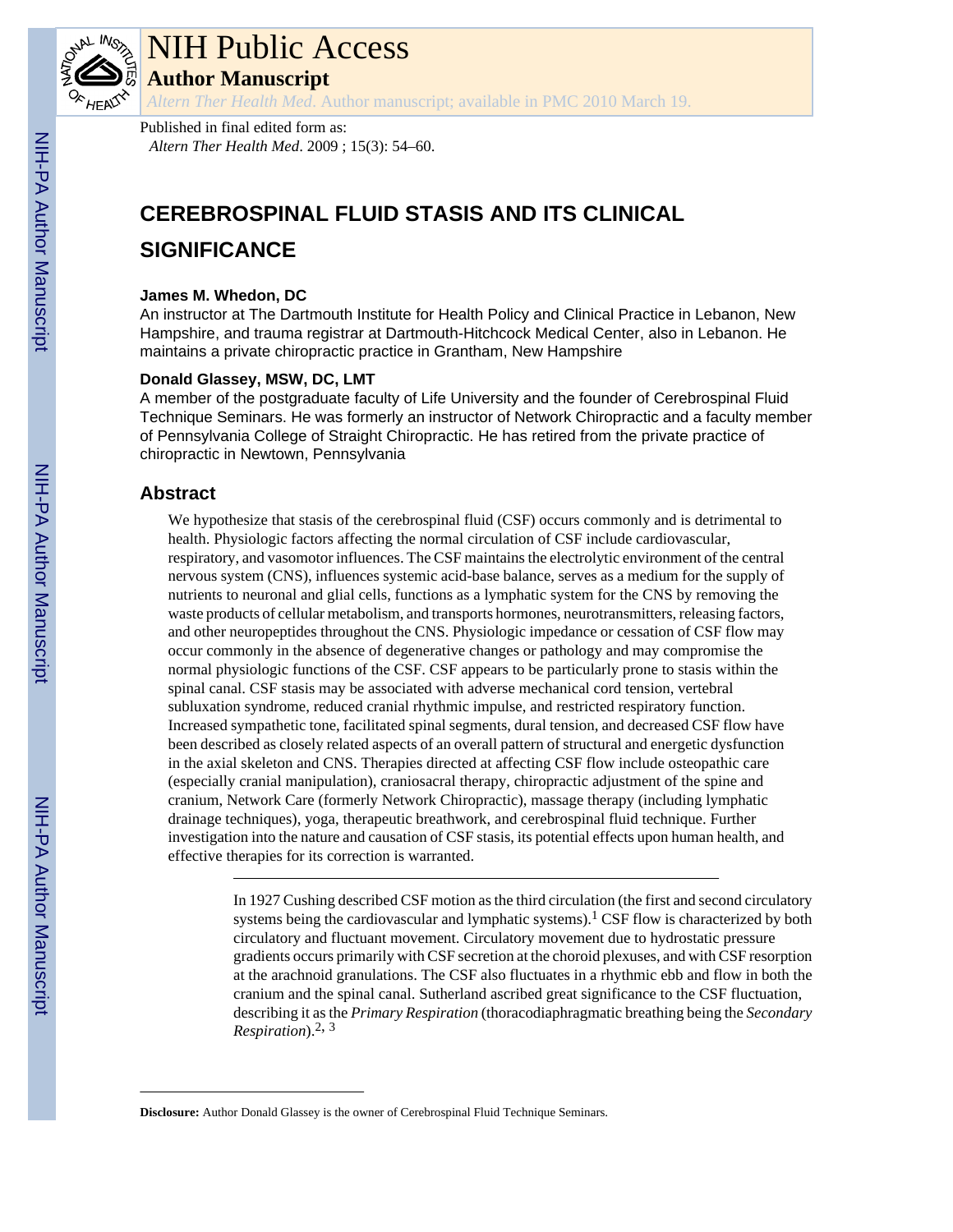## **THE THIRD CIRCULATION**

On average, approximately 150 ml of CSF circulates around the central nervous system at any one time, yet the total amount of CSF produced daily, approximately 500 ml, is enough to completely replace the circulating volume three to four times over.<sup>4</sup> The CSF is formed and secreted primarily by the choroid plexus of the cerebral ventricles, particularly the lateral ventricles; smaller amounts are secreted by the ventricular ependyma, the arachnoid membranes, and by the brain itself via the perivascular spaces.<sup>5</sup>

CSF secreted in the lateral ventricles flows through the interventricular foramina of Monro into the third ventricle in the mid brain, between the right and left halves of the thalamus. Flow continues through the cerebral aqueduct of Sylvius into the fourth ventricle, in the area of the middle and lower brain stem. The fourth ventricle narrows to form the central canal of the spinal cord, which extends through the medulla and the entire length of the cord. From the fourth ventricle, a portion of the CSF flows inferiorly through the central canal. Most of the CSF escapes through the median foramen of Magendie and the two lateral apertures of Luschka into the subarachnoid space (SAS). CSF in the SAS communicates with the cisterns at the base of the brain and percolates through the arachnoid trabeculae, diffusing superiorly around the brain and inferiorly around the spinal cord. The spinal SAS is divided into anterior and posterior compartments by the dentate ligaments, which anchor the cord laterally to the spinal dura mater. CSF circulates within the spinal canal through the SAS and potentially through the central canal. In most adults over the age of 30, however, the central canal is probably not patent.<sup>4</sup> The central canal communicates inferiorly with the subarachnoid space at the conus medularis, at the superior aspect of the lumbar cistern, a reservoir of CSF that also contains the cauda equina and filum terminale.

Mechanisms for continuous secretion and resorption of CSF effectively maintain intracranial and intrathecal pressure equilibria. The Monro-Kellie Doctrine, first postulated by Alexander Monro in the eighteenth century, describes the cranium as a rigid box filled with the incompressible contents of brain, blood and CSF. These three space-occupying components of the cranium must co-exist in a state of dynamic equilibrium, wherein a change in volume in one component requires a change in volume in either or both of the other two.<sup>6</sup> Any increase in total volume of the cranial contents must result in elevated intracranial pressure. The major site of resorption of CSF into the venous blood stream is through the arachnoid villi of the superior sagittal sinus.<sup>5</sup>

CSF is also in communication with the extracellular spaces of the brain, and mixes with the extracellular fluid within perivascular extensions of the subarachnoid space, the Virchow-Robin spaces.<sup>7</sup> Much of the resorption of CSF may occur directly from the extracellular matrix,  $8,9$  and significant amounts of CSF may pass into the lymphatic system.<sup>10</sup> CSF crosses the cribriform plate and enters lymphatic vessels of the nasal submucosa,10 and animal studies have demonstrated that some cranial CSF drains into cervical lymph nodes.<sup>10</sup> Not all of the CSF in the lumbar cistern returns to the cranium; some is absorbed into lymphatics where the spinal nerve root sleeves merge with the epineurium.<sup>10</sup> Investigators in an animal study found that 25% of all CSF resorption was from the spinal  $SAS$ .<sup>11</sup>

#### **Spinal Circulation of CSF**

It is something of a misnomer to speak of CSF "circulation", particularly in the spinal canal, as there is no continuous loop circulation of CSF as in the cardiovascular system. The spinal CSF fluctuates in biphasic tides of cephalic ebb and caudal flow. The fluid dynamics of CSF fluctuation in the spinal SAS are complex, and paradoxical flow patterns have been observed. Levy and Di Chiro noted that opposing flow patterns sometimes occur in the anterior and posterior subarachnoid spaces.<sup>12</sup> Radionuclide cisternography has shown that CSF follows the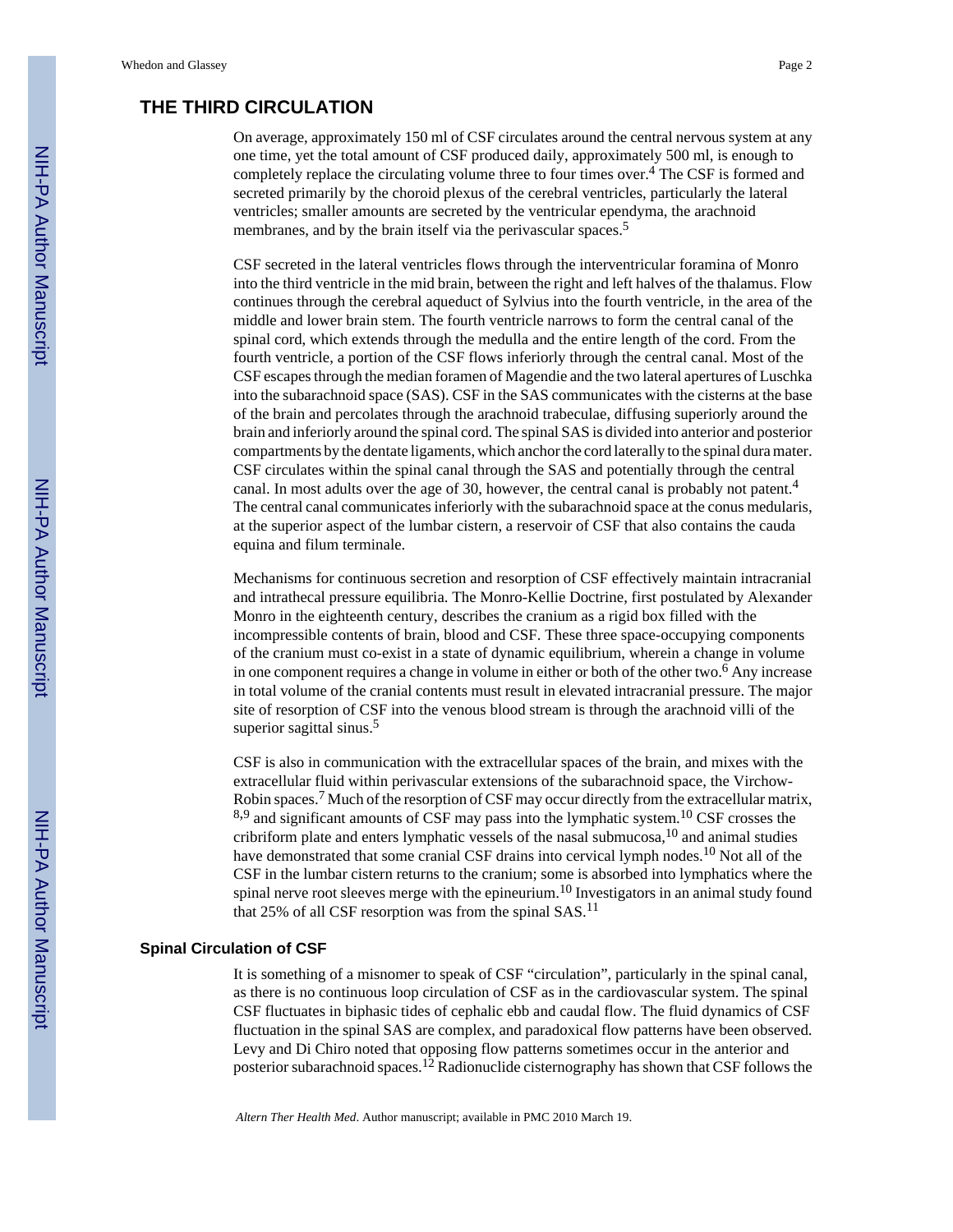path of least resistance as it flows through the spinal SAS. Centrifugal forces appear to propel the flow of CSF toward the convexities of the lumbar, thoracic and cervical curves.<sup>14</sup>

We focus upon the spinal flow or "circulation" of CSF because spinal CSF appears to be particularly prone to stasis due to the relatively high capacitance of the lumbar cistern and lower intrathecal pressures in the distal spinal canal,  $12$  as well as the apparent absence of a strong active mechanism for cephalad flow and the gravitational effect of upright posture. The relatively high pressure pulse waves and velocities in the cranium and cervical SAS normally diminish significantly with caudal flow, with little or no flow at the system's periphery in the relatively capacious SAS of the lumbar cistern.13 In addition, the arachnoid trabeculae and denticulate ligaments likely constitute physical barriers to cephalad spinal flow, which does not benefit from the relatively strong cranial pressure pulse wave that propels caudad spinal flow. Like the venous circulation, CSF circulation depends upon indirect and passive mechanisms to propel cephalad flow. But unlike the veins, the SAS contains no valves to prevent backflow, and both caudad and cephalad flow of CSF may occur simultaneously in the spinal SAS.<sup>13</sup>

#### **Cardiovascular Influences on CSF Fluctuation**

Calling into question the validity of the "rigid box" of the Monro-Kellie Doctrine, Sutherland was the first to propose that most cranial sutures do not ossify, but remain mobile throughout life.<sup>15</sup> Although there is evidence for expansibility of the cranial sutures in adults,<sup>16</sup> the subject remains controversial.17 The Monro-Kellie Doctrine remains the basis for our understanding of changes in intracranial pressure, and explains how expansion of the brain drives the CSF circulation. MR imaging has demonstrated pulsatile motion throughout the brain, particularly in the diencephalon and brain stem.<sup>8, 17–20</sup>

Sutherland correctly predicted in 1939 that rhythmic movements of the brain and associated compression of the cerebral ventricles generate the CSF pressure pulse wave. However, he described a system of spontaneous oscillations of the brain, spinal cord and cerebrospinal fluid. <sup>2</sup>,3,15 Magoun later proposed rhythmic secretion of CSF by the choroid plexus as a cause of brain motility and the CSF pulse wave.<sup>21</sup> Building upon the ideas of Sutherland and Magoun, Upledger and Vredevoogd hypothesized that the cranial sutures possess a stretch reflex, which when activated by cranial expansion, feeds back to the ventricular system to reduce production of CSF, thus maintaining intracranial pressure equilibrium. Their `pressurestat' model attributed CSF fluctuation to the coordinated rhythmic movements of the choroid plexus, the cranial sutures, and central nervous system structures.<sup>22</sup>

These hypotheses of inherent brain motility as the engine of CSF fluctuation were inaccurate. Rhythmic brain motion is not primarily endogenous, but is propagated by the cerebrovascular pulse wave. The oscillatory brain movements are synchronous with cardiac systole.<sup>18–20</sup> The oscillatory brain movements extend through the length of the spinal cord, with a strong caudal motion tied to systole, followed by a weaker cephalad recoil.<sup>18</sup> Systolic arterial expansion causes a pulsatile expansion of the brain, resulting in a piston-like action that compresses the ventricles and propels CSF into the subarachnoid space and the spinal canal.<sup>19,20</sup> The spinal SAS thus allows for pulsatile decompression of the rigid box of the cranium with each systolic expansion. CSF aqueductal flow as well as outflow from the cranial cavity is related to systolic phase brain expansion.<sup>9</sup> In the systolic phase the midbrain and brainstem move caudally and medially toward the foramen magnum. In diastole, decreased arterial blood volume causes a reduction in overall brain volume, the brainstem retreats cephalad, and CSF flow reverses.<sup>13</sup>

CSF outflow into the cervical spine SAS correlates with cord motion and cardiac systole.<sup>18,</sup> <sup>19,23</sup> Caudad flow in the subarachnoid space at C2 has been measured at up to 2.91 cm per second,<sup>24</sup> but flow velocity decreases inferiorly through the spinal SAS, and in the distal lumbar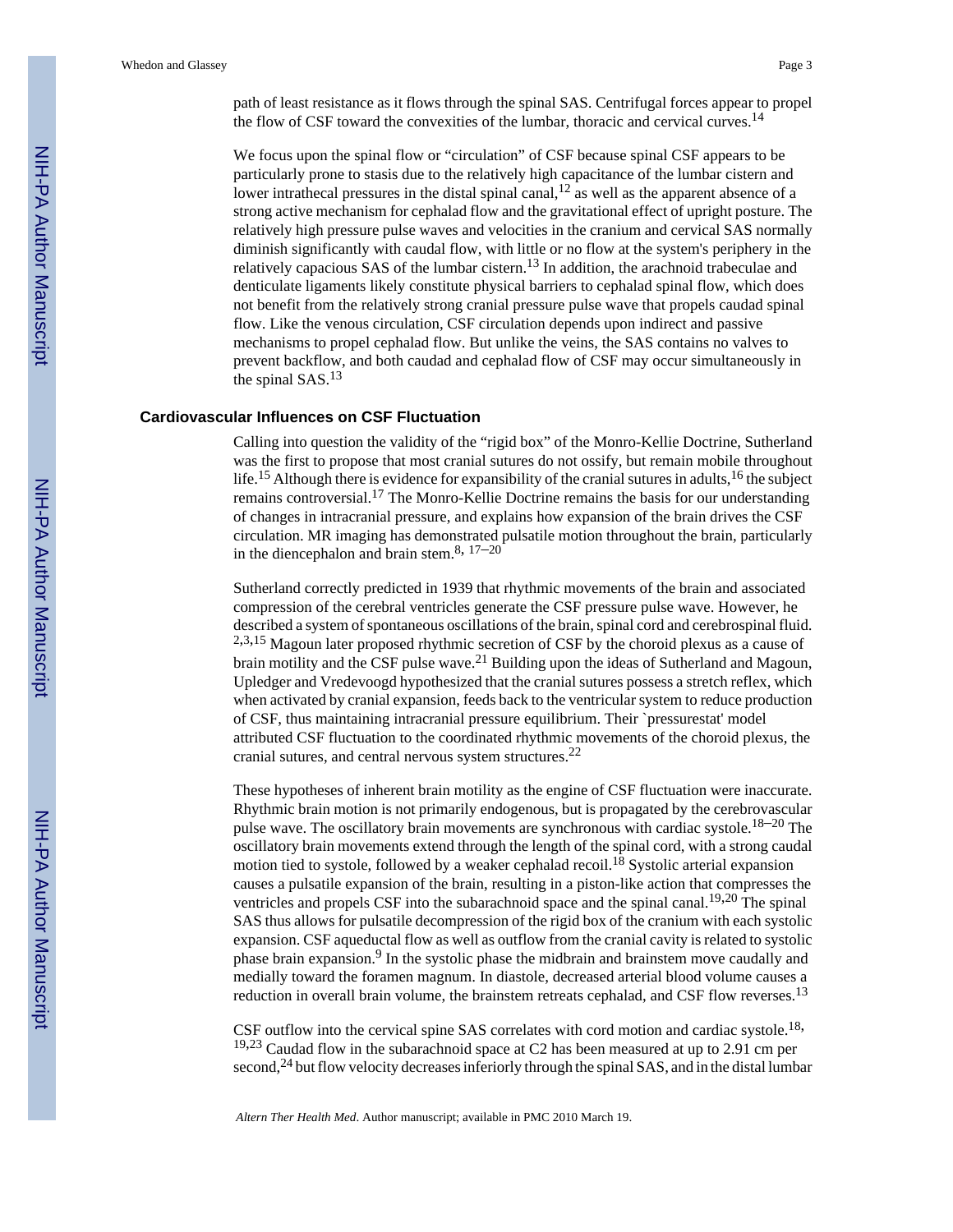sac drops essentially to zero.<sup>12</sup> As the systolic pressure wave propels CSF into the SAS, the elevated fluid volume increases strain on the distal dural sac, and at the end of systole, the built up dural tension powers a rebound pressure wave that propels the CSF cranially.<sup>25</sup> The resistance of the dentate ligaments also probably contribute to rebound motion of the cord following diastole.26 Paradoxical flow patterns have also been observed in the spinal SAS, perhaps due to pulsations of the spinal arteries and epidural venous plexus that compete with cranial pulse waves.13 A study on laboratory animals found that 77% of the lumbar CSF pulse wave was caused by arterial and venous pulses in the spinal canal, and 23% was caused by spinal transmission of the intracranial pressure pulse wave.<sup>27</sup> The strength of pulsations from the spinal vessels appear to provide a component of the pressure gradient required to propel cephalad flow against gravity in this low pressure system, but cephalad flow of CFS is significantly slower than caudad flow in the spinal SAS.<sup>12</sup> Tracer substance has been detected over the medulla within minutes following lumbar intrathecal injection, but diffusion likely accounts for at least part of this result.<sup>28</sup>

#### **Respiratory Influences on CSF Fluctuation**

The systolic pulse wave is well established as the primary impetus for CSF circulation, but there is evidence that the respiratory rhythm also plays a significant role. A recent study of CSF pressure oscillations in anesthetized rats found that the strongest oscillations were coincident with ventilatory chest movement (both spontaneous and mechanically assisted) rather than arterial pulse pressure. CSF pressure oscillations were found to be only weakly entrained to heart rate.<sup>29</sup>

Maier et al observed that normal respiration may induce periodic brainstem motion as strongly as systolic phase arterial expansion. The respiratory cycle drives a low frequency oscillation of the brainstem, in which caudal brain displacement corresponds with expiration and cephalad rebound corresponds with inspiration. The effect is more pronounced with forced respiration. This respiratory phase pulse, superimposed upon the higher frequency cardiovascular pulse, appears to influence cerebrospinal fluid fluctuation. Modified respiratory efforts affect CSF fluctuation in peculiar ways. Valsalva maneuver quickly causes caudad and then cephalad brainstem movement. Coughing causes a cephalad impulse in CSF flow.<sup>30</sup>

#### **Vasomotor Influences on CSF Fluctuation**

In addition to pulse and respiration, vasomotor activity also appears to influence CSF fluctuation. Vasomotor waves, or Traube-Herring Mayer (THM) waves are normal physiologic waves that are generated by spontaneous pulsations of arterial, venous and lymphatic vessels. THM waves are independent of the respiratory and cardiac cycles, and occur at variable frequencies, but with generally longer wavelengths than those of the respiratory and cardiac cycles. THM waves are mediated by the autonomic nervous system and along with increased heart rate variability, are considered to be markers of good autonomic balance.<sup>31</sup> THM waves of the intracranial arteries cause the propagation of waves of elevated intracranial pressure known as C waves, first described by Lundberg. Lundberg described C waves as rhythmic oscillations with a frequency of 4–8 per minute (most frequently 6 per minute) and an amplitude of up to 20 mm Hg. Because of the close association between C waves and THM waves, any effect of C waves is probably a healthy one.

## **CLINICAL SIGNIFICANCE OF CSF STASIS**

Pathological disorders associated with disturbance of CSF circulation include hydrocephalus, intracranial hypertension (including brain edema due to trauma, infection or other pathology), and intracranial hypotension. CSF circulation can also be impeded by space occupying lesions, syringomyelia, and subarachnoid cysts. It has been suggested that reduced rates of CSF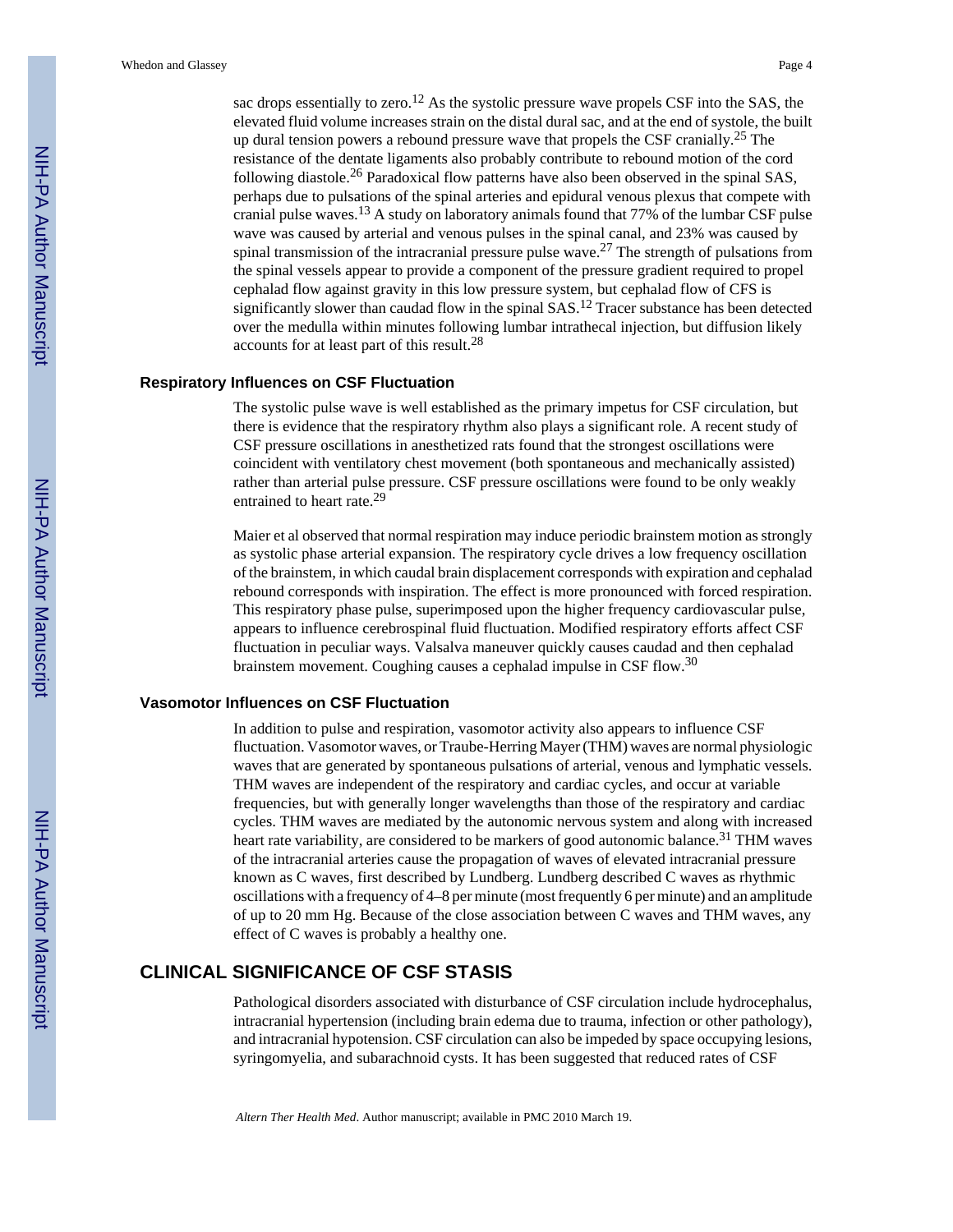diffusion through the extracellular spaces of the brain may be a cause of degenerative and age related disease.<sup>32</sup> Aging is associated with a 50% reduction in CSF production in healthy people,33 and age-related pathology of the cardiovascular and cerebrovascular circulation, coupled with calcification of the choroid plexus and decreased brain tissue compliance may also contribute to impaired CSF circulation.34 Aging is also associated with occlusion of the central canal and increased damping of systolic CSF flow4,<sup>18</sup> but causation has not been established. Rubenstein hypothesized that aging can lead to stagnation of the CSF circulation, which in turn may contribute to the development of some age-related dementias.<sup>34</sup>

We hypothesize that functional CSF stasis, a physiologic impedance or cessation of CSF flow, is also a common occurrence in the absence of degenerative changes or pathology, and that CSF stasis is detrimental to health. The concept of a physiologic CSF stasis is not entirely new. Its occurrence has been suggested by Rubenstein and Perrin<sup>34,</sup>35 and alluded to by Sutherland, Upledger and Epstein.15,22,36 The CSF maintains the electrolytic environment of the central nervous system (CNS), influences systemic acid-base balance, serves as a medium for the supply of nutrients to neuronal and glial cells, functions as a lymphatic system for the CNS by removing the waste products of cellular metabolism, and transports hormones, neurotransmitters, releasing factors and other neuropeptides throughout the CNS.<sup>37</sup> CSF stasis may compromise these normal physiologic functions related to CSF flow.22,34,35

## **CLINICAL ASSESSMENT OF CSF STASIS**

CSF stasis may be associated with vertebral subluxation, skin tissue drag, and biofield disturbance.<sup>38</sup> Palpation may be a useful means of assessment of CSF stasis. Clinically it has been observed by Glassey that apparent changes in the coefficient of friction on the overlying skin surface create the tactile sensation of "drag" or resistance. This sensation can be detected by manual palpation with the fingertips, where Meissner's corpuscles, which detect fine touch, are concentrated in the upper layer of the dermis. The trained practitioner palpates for the sensation of resistance on the skin surface overlying the spine and cranium. Resistance is thought to be indicative of underlying CSF stasis, and following treatment, the absence of drag may indicate that the CSF stasis has been reduced.<sup>38</sup> Fulford described a similar sensation of drag on the skin surface, and attributed it to decreased flow of the human "life force".39 Toftness also described a change in tactile resistance overlying a vertebral subluxation, a phenomenon that ceased upon correction of the subluxation. He speculated that such areas of tactile resistance were associated with increased body surface electromagnetic activity.<sup>40</sup> Zhang et al partially validated Toftness' work with their findings that low force chiropractic adjustments can result in significant reductions in the body surface electromagnetic field, as measured by triaxial fluxgate magnetometry.41,<sup>42</sup>

It may be possible to clinically assess the effectiveness of therapies aimed at reducing impedance to CSF flow. CSF communicates with the inner ear through the cochlear aqueduct, and CSF pressure changes are reflected by changes in tympanic membrane tension. Impedance audiometry, which measures mechanical tension on the tympanic membrane, may offer a noninvasive means of measuring CSF pressure changes.<sup>43</sup> The relationship between intracranial pressure and CSF stasis is unclear. This measure has not been validated however, and tympanic membrane tension varies between individuals, so a baseline value must be established for each patient.

## **APPROACHES TO REDUCTION OF CSF STASIS**

There is a paucity of published data on the effectiveness of therapies for reduction of CSF stasis. Therapies that are thought to affect CSF flow include osteopathic care (especially cranial manipulation), Craniosacral Therapy, chiropractic adjustments of the spine and cranium (especially Sacro-Occipital Technique and Network Care), lymphatic drainage techniques,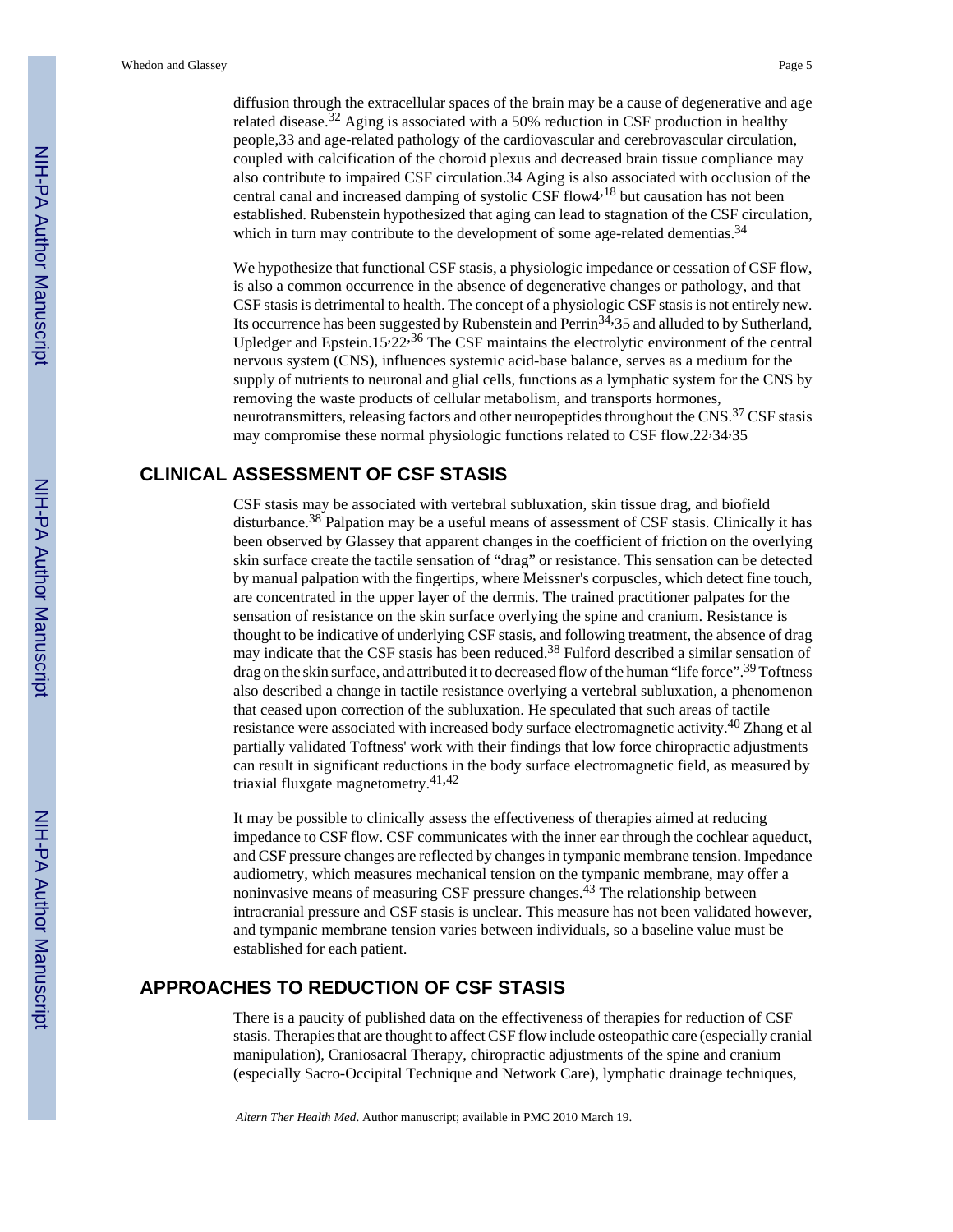therapeutic breathwork, and yoga. Additionally, Cerebrospinal Fluid Technique draws from several of the above approaches with protocols specifically intended to reduce CSF stasis.<sup>38</sup>

#### **The Cranial Rhythmic Impulse**

Sutherland developed the first osteopathic techniques intended to enhance the flow of CSF. He was the first to describe movements of the cranial bones at the cranial sutures, primarily at the sphenobasilar junction, and he found that he was able to palpate subtle rhythmic motions at the cranium and sacrum.15 Sutherland believed that these cranial and sacral motions were associated with his Primary Respiratory Mechanism, described above. Building upon Sutherland's observations of a craniosacral rhythm, Woods and Woods first described the cranial rhythmic impulse (CRI), an oscillation distinct from the respiratory and cardiovascular cycles, and normally occurring at a rate of 6–12 cycles per minute.<sup>44</sup> In 1976, Magoun named the same phenomenon "The Sutherland Wave", after its discoverer.21 The CRI is thought to be related to CSF flow.44<sup>,45</sup> The CRI is measurable and is palpable throughout the body. It is enhanced in health, and has been found to be depressed in numerous medical disorders.44 John Upledger, trained as an osteopath and the founder of the Upledger Institute, taught that dural tension and decreased CSF flow corresponded with reduction in palpability of the CRI, conditions that could be corrected by gentle manipulation of the cranium and sacrum.<sup>22</sup>

Both Sutherland and Upledger believed that spontaneous cranial and sacroiliac articular motions exert a pumping action upon the CFS, and that these motions are transmitted and coordinated by tensile forces in the spinal dura;<sup>2,3,22</sup> this concept came to be known as the *core-link hypothesis*. <sup>17</sup> Mitchell and Pruzzo reported evidence of spontaneous sacral motion associated with normal respiration, $46$  but there is no other data to support the notion that spontaneous motion of the sacrum upon the ilia occurs.<sup>17</sup> Even with gross pelvic and spinal flexion and extension, physiologic sacroiliac motion is quite limited, with rotation of 3 degrees or less and translational motion of 2 mm or less.<sup>47</sup> Periodic changes in dural tension alone are thus quite unlikely to transmit sufficient force to induce articular motion in the sacroiliac joints. A skilled clinician can palpate the CRI at the sacrum and coccyx, and Zanakis et al reported a 92% correlation between perception of movement at the sacrum and in the cranium.<sup>48</sup> However, the strongest influences on cord motion are the respiratory and cardiovascular rhythms, and by all accounts, the CRI is independent of those rhythms, so the meningeal connection between cranium and sacrum does not explain the palpability of pulsations at the sacrum. Current knowledge of spinal physiology does not support the validity of the core link hypothesis.

The relationship between the CRI and the THM oscillation serves as a more likely explanation for the perception of the CRI at the sacrum, and may also be associated with pulsatile flow of CSF in the spinal SAS. The CRI has been tied to the THM oscillation, a whole body phenomenon associated with various hemodynamic metrics, notably the THM vasomotor waves referred to above. In a double blind study, the rate of the CRI as measured by palpation was found to occur simultaneously with the THM oscillation as measured by Doppler flowmetry.25 Given that the CRI and the THM oscillation are both whole body phenomena that occur simultaneously, it seems likely that the two are actually one and the same.<sup>25</sup> The THM oscillation has been linked to minor fluctuations of intracranial pressure known as *Lundberg C Waves*. <sup>31</sup> The propagation of the Lundberg C Wave, palpated at the sacrum as the CRI, may cause a palpable pulse of CSF flow in the distal spinal canal.

Cranial manipulation has been shown to affect the CRI/THM oscillation.49,50 Craniosacral therapy is intended to reduce tension in the dural tube and thus free the flow of CSF. Cranial and sacral manipulative techniques that enhance the CRI/THM oscillation likely enhance the propagation of C waves in the CSF.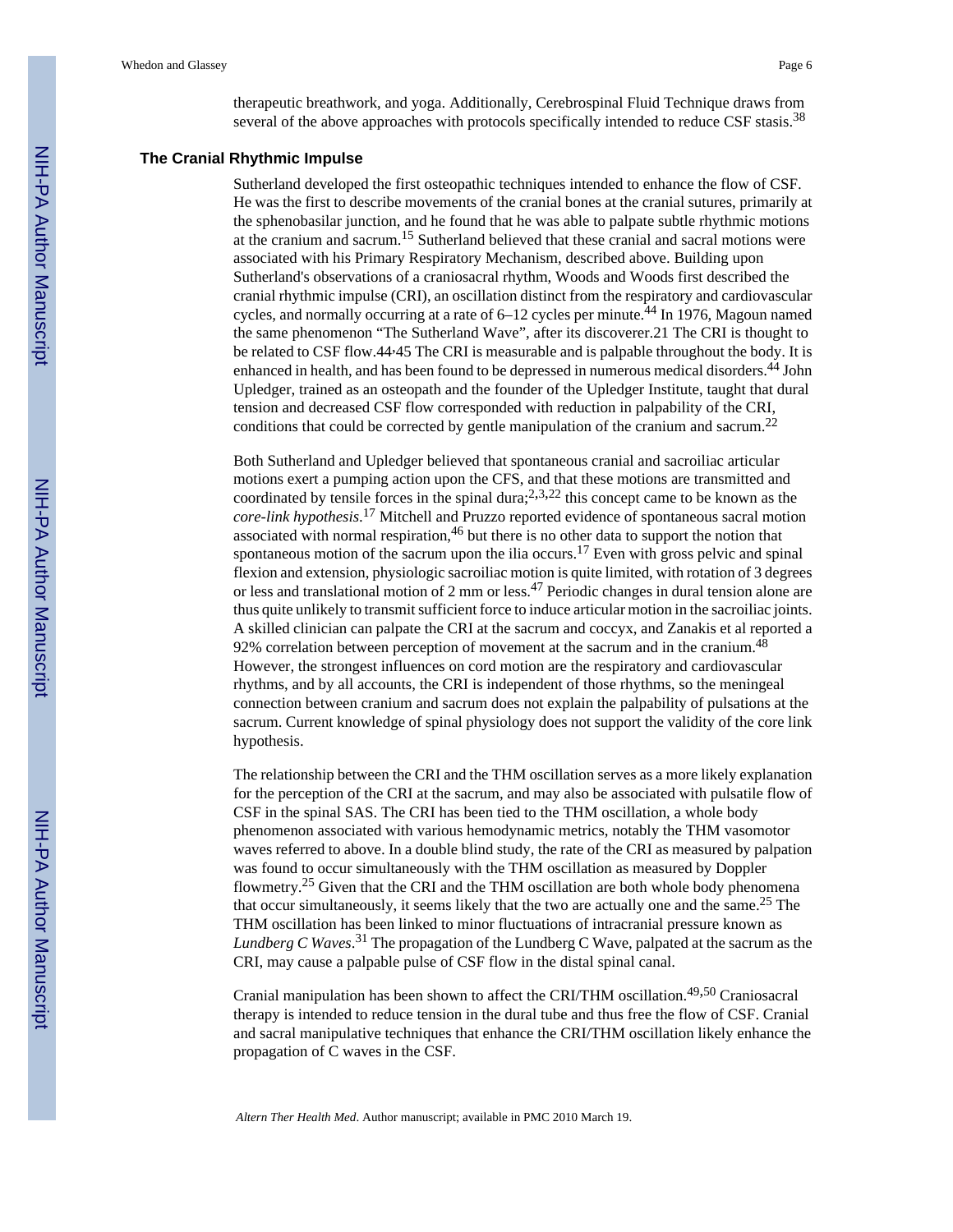#### **Autonomic Tone**

"Disorder of the tone and irregularity in the rhythm are the principal causes of every illness." – *Sufi Master Hazrat Inayat Khan*<sup>51</sup>

Due to their close association with THM waves, we would expect that enhanced Lundberg C waves would also be a sign of autonomic balance. Balance between the sympathetic and parasympathetic nervous systems may result in frequency entrainment of multiple biological oscillators.52 This state of optimal autonomic balance is consistent with increased heart rate variability, enhanced THM waves, and a strong palpable CRI.<sup>53</sup>

Osteopathic care may have profound effects upon autonomic balance. Upledger has suggested that increased sympathetic tone, facilitated segments (first described by Korr)54, dural tension and decreased CSF flow are closely related aspects of an overall pattern of structural and energetic dysfunction in the axial skeleton and central nervous system.22 Cutler et al demonstrated reduction in sympathetic nerve activity following cranial manipulation,55 In an unpublished thesis, Giles reported improvement in heart rate variability (a measure of parasympathetic activity) following manipulation of the cervical spine.56

Chiropractic care may also promote autonomic balance.57 In a multisite clinical study, Zhang et al demonstrated significant increases in heart rate variability following a four-week course of chiropractic spinal manipulation.58 Like Upledger, Epstein proposed that AMCT generates predictable patterns of segmental and plurisegmental facilitation with effects upon neural plasticity and perception.36 A retrospective survey demonstrated that Epstein's Network Care was associated with numerous improvements in indicators of health-related quality of life that were suggestive of reduced sympathetic tone and enhanced autonomic balance.<sup>59</sup>

#### **Adverse Mechanical Cord Tension**

Excessive elongation (strain) of the spinal meninges causes adverse mechanical cord tension (AMCT). First described by Brieg,60 the phenomenon of AMCT and its clinical significance was popularized with the bodywork techniques developed by Epstein (Network Spinal Analysis)36 and Butler (Neural Stretching Technique).61,62

AMCT may be a principal cause of CSF stasis in the spinal SAS. The spinal cord is suspended in the dural sac bilaterally by the denticulate ligaments. The dura is in turn anchored superiorly and inferiorly to the interior bony surfaces of the spinal canal, and bilaterally at multiple levels to connective tissues in the intervertebral foramina. Strain of the spinal dura between points of attachment may result in strain of the spinal cord, expressed as increase in length over original length.65 Cord strain occurs with normal physiologic spinal flexion; the greatest strain is sustained by the posterior aspect of the cord. In flexion the spinal cord and medulla normally stretch a total of approximately 2 to 3 cm, and at the level of the cervicothoracic junction, strain  $= 0.24$  in flexion.<sup>65</sup>

Koschorek found that in flexion, the cord elongates an average of 12 mm, while the spinal canal lengthens 28 mm on average.<sup>66</sup> Cord strain exaggerated beyond normal physiologic limits becomes AMCT and may lead to development of CSF stasis. Deformation of the cord and meninges associated with AMCT reduces patency of the SAS,<sup>65</sup> and may cause CSF stasis. Abnormal dural fixation results in transmission of tension to the cord via the dentate ligaments, especially with spinal flexion, which adds an axial component to lateral tensile forces on the cord.<sup>67</sup>

Dentate ligament strain and associated AMCT have been described in the context of cervical spondylotic myelopathy  $(CSM)$ .<sup>65</sup> As the cord is displaced posteriorly by an osteophytic deformity, the dentate ligaments are stretched between their pial attachments and the dura. The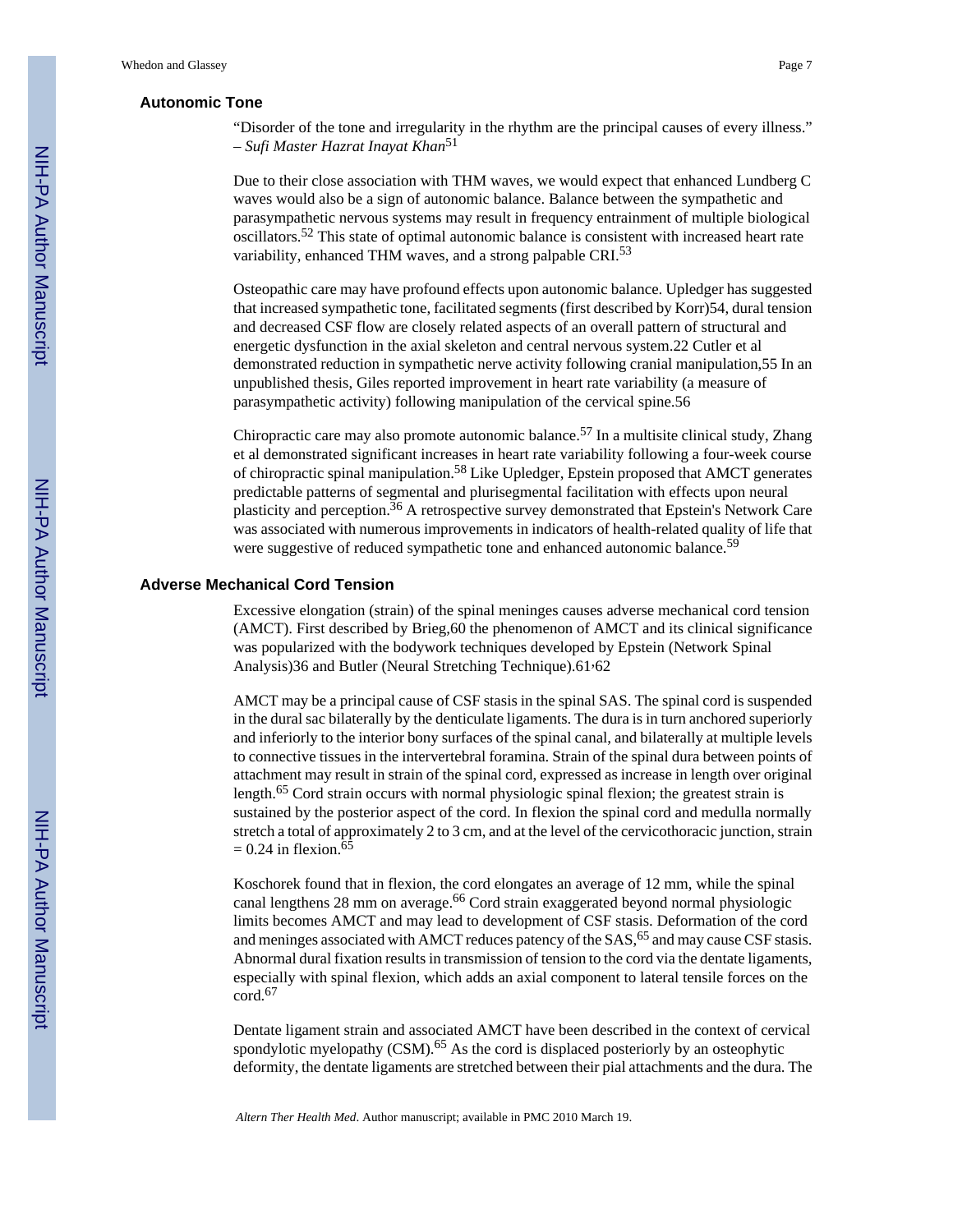resultant lateral shear stresses cause distortion and deformation of the viscoelastic tissues of the cord, accompanied by a corresponding reduction in width of the SAS, both anterior and posterior to the cord.65 Because CSF follows the path of least resistance in the SAS,14 flattening of the SAS is likely to reduce CSF flow, especially low pressure cephalad flow. Anteroposterior flattening of the cord may also account for occlusion of the central canal, which is common in adults,4 but is probably suboptimal. Central canal occlusion may be an early sign of adverse cord tension, and patency of the central canal may be a sign of a biomechanically healthy cord. AMCT may also contribute to development of CSF stasis by means other than flattening of the SAS, including loss of capacitance due to cord tethering<sup>18</sup> or chronic dural tension<sup>18,68</sup>. Because dural tension reduces compliance and motility, <sup>18,68</sup> adverse tension may reduce meningeal capacity for stretching in response to the cranial systolic pressure wave, with a corresponding reduction in the rebound pressure wave that is caused by shortening of the dura in the diastolic phase.<sup>18</sup> AMCT may also occur in association with vertebral subluxation, the manipulable lesion ostensibly treated by chiropractors.36 Sacro-occipital Technique, Network Spinal Analysis and Cerebrospinal Fluid Technique all incorporate chiropractic clinical protocols intended to reduce  $AMCT$ <sup>36,38,69</sup>

#### **Lymphatic Drainage**

Perrin advocates treatment of chronic fatigue syndrome by reducing CRI abnormalities due to neurolymphatic blockage. He has suggested that impaired CRI is associated with CSF stasis and a build-up of cerebral toxins, and restrictions in CSF circulation can be reduced with manual therapies intended to enhance neurolymphatic drainage. Perrin's approach consists of multiple components, including effleurage techniques directed to the cervical and thoracic lymphatics, manipulation of the spine, sacrum and ribs, massage of the levator scapulae, paravertebral muscles, accessory respiratory muscles, rhomboids, and trapezii, and an osteopathic technique of fourth ventricle compression to stimulate the CRI.<sup>35</sup>

#### **Therapeutic Breathwork**

Therapeutic breathwork techniques that are thought to enhance CSF fluctuation include Rebirthing, Transformational Breathwork and Holotropic Breathwork, as well as yogic breathing techniques such as alternate nostril breathing (as taught in Kundalini Yoga), Shushumna Breath, and Kriya Yoga Pranayama. Expiration propels CSF caudad, while inspiration favors cephalad flow.<sup>30</sup> Due to the normal fluctuations in intrathoracic pressure associated with respiration that favor filling and emptying of cardiopulmonary vessels, entrainment of inspiration to diastole and expiration to systole would have the effect of enhancing cerebrovascular circulation, and increasing CSF fluctuation.70 Chronic stress and anxiety lead to restriction of the respiration, and associated muscle and connective tissue tension may contribute to the development of AMCT by way of direct and indirect connections with the spinal dura. Therapeutic breathwork is intended to reduce chronic restrictions in the breath. Modified respiratory effort associated with certain body/mind practices such as breathwork, meditation, yoga, and relaxation therapies tend to induce deep relaxation, increased parasympathetic tone and an enhanced CRI, and may have the effect of enhancing Lundberg C Waves.

#### **Yoga**

Yoga practice may enhance CSF flow. CSF flow appears to be related to postural changes in pressure measurements, which correspond closely with the degree of inclination of the body. In the prone position, cranial and lumbar CSF pressures are approximately equal. Standing posture reduces cephalad flow of CFS, lowers cervical SAS pressure, and increases lumbar pressure.71 With cervical spine flexion, the ventral SAS narrows up to 43%, and the dorsal SAS widens up to 89%. In extension, the ventral cervical SAS increase up to 9%, and the dorsal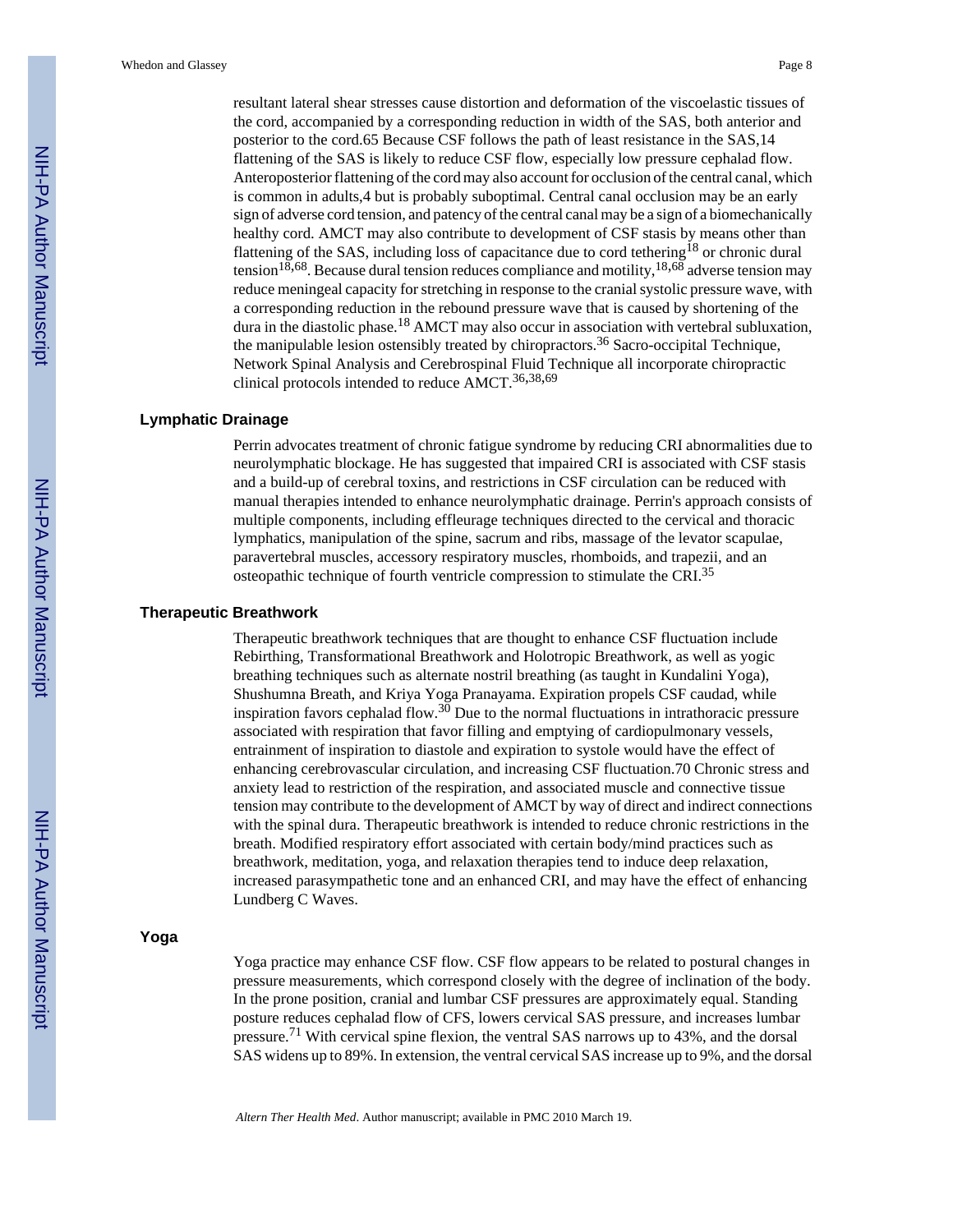SAS is reduced up to 17%, as compared with the neutral position. These changes are associated with changes in the sagittal diameter of the cervical cord, which is decreased 14% in flexion and increased 15% in extension, compared with neutral.72 Because CSF flow appears to follow the path of least resistance,  $^{14}$  yoga postures of spinal flexion, extension and inversion, as well as patient positioning for structural and energetic therapies, can be expected to affect CFS flow. Alternating spinal flexion and extension may create a pumping effect that enhances CSF fluctuation. In a study involving seventy-one human subjects, Byrne et al demonstrated that oscillatory head tilt significantly increased the amplitude of THM variance, and the changes were apparently moderated by increased parasympathetic tone.<sup>73</sup> Yogic practices that induce what some sources refer to as *kriyas* (involuntary oscillations of the spine and or extremities) may enhance CSF flow as well. (In Sanskrit the word "*kriya*" denotes action or a process that can produce a desired effect.) The somatopsychic wave phenomenon reported in recipients of Network Care may have a similar effect.<sup>36</sup>

#### **Cerebrospinal Fluid Technique**

Cerebrospinal Fluid Technique (CSFT) developed and described by Glassey, employs a multidisciplinary approach to treatment of CSF stasis. The CSFT clinical procedure employs both low force chiropractic techniques and massage strokes at multiple points along the cerebrospinal axis. The CSFT protocol is intended to free impedance to CSF flow around the brain and spinal cord. CSFT procedures address all the bones of the spinal column, from the first coccygeal segment up to and including the atlas. Also included are the cranial bones which can be accessed externally. Other osseous structures which directly or indirectly attach to the spine such as the pelvis and sternum may also be included in the clinical protocol.<sup>38</sup>

#### **CSF and the Life Force**

Early investigators ascribed powerful vitalistic properties to the cerebrospinal fluid. Sutherland referred to the CSF as "the breath of life", and "liquid light",<sup>3</sup> and Randolph Stone, the founder of Polarity Therapy, called CSF "the liquid medium for the Breath of Life".74 In yoga and meditation practice, the experience of awakening the dormant power potential of the *Kundalini* has been described as a powerful flow of energy from the base of the spine to the crown of the head. On a subtle energetic level, *Kundalini* energy is said to flow up the spinal pathway (in Sanskrit the *shushumna nadi* or central pathway) in a manner similar to some aspects of the physiologic movement of CSF.38 This and other peak experiences often associated with yoga, meditation, breathwork and various structural and energetic therapies may result from enhanced CSF flow.

### **CONCLUSION**

There is evidence to suggest that CSF stasis may occur commonly in the absence of pathology or symptomatology, and may have adverse systemic health effects. CSF stasis may be associated with adverse mechanical cord tension, vertebral subluxation syndrome, reduced cranial rhythmic impulse and restricted respiratory function. Various structural and energetic therapies may have the effect of enhancing CSF flow, but little is known about their mechanism of action and effectiveness in this regard. Further investigation into the nature and causation of CSF stasis, its effects upon human health, and effective therapies for its correction, is warranted.

## **Acknowledgments**

The authors wish to acknowledge Regina-Anne Cooper, BA for her invaluable assistance with proofreading and preparing the manuscript for submission, Cheryl Hebert, CST for reviewing the manuscript and providing important reference materials, and Lee Carrol, DC, PhD for her assistance with the initial literature search.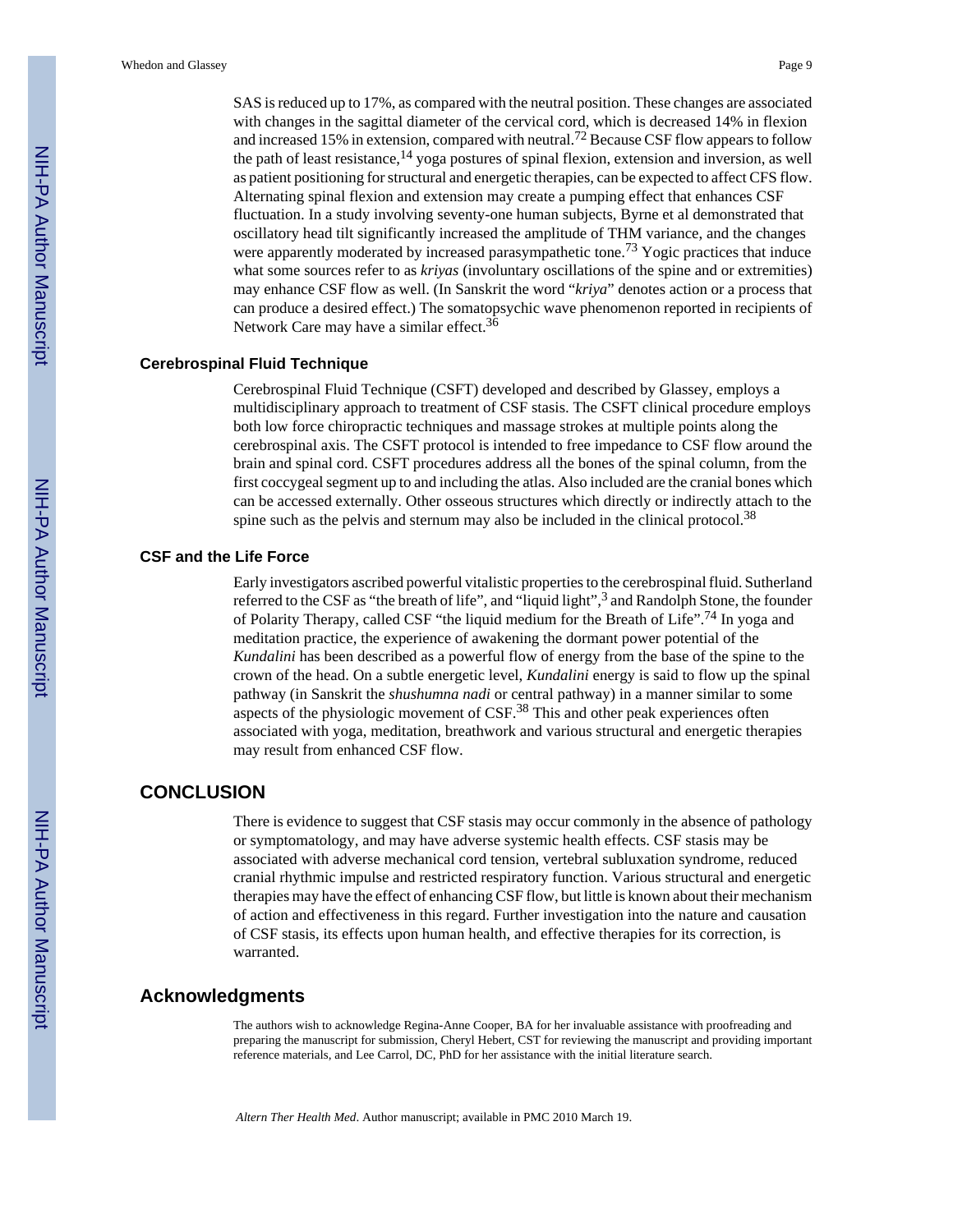## **References**

- 1. Cushing H. The third circulation and its channels. Lancet 1927;209(851)
- 2. Sutherland, WG. Contributions of Thought, the Collected Writings of William Garner Sutherland. Sutherland, AS.; Wales, A., editors. Sutherland Cranial Teaching Foundation; Kansas City, MO: 1967.
- 3. Sutherland, WG. Teachings In the Science of Osteopathy. Wales, A., editor. Rudra Press; Portland, OR: 1990.
- 4. Brodbelt A, Stoodley M. CSF pathways: A review. Br J Neurosurg 2007;21(5):510–20. [PubMed: 17922324]
- 5. Guyton, AC.; Hall, JE. Textbook of Medical Physiology. 11th edition. Elsevier Saunders; Philadelphia, PA: 2006. p. 764-5.
- 6. Monro, A. Observations on the structure and function of the nervous system. Creech & Johnson; Edinburgh: 1823.
- 7. Ichimura T, Fraser PA, Cserr HF. Distribution of extracellular tracers in perivascular spaces of the rat brain. Brain Res 1991;545(1–2):103–13. [PubMed: 1713524]
- 8. Chikly B. Is human CSF reabsorbed by lymph? Lymph drainage therapy and manual drainage therapy of the central nervous system. The Academy of Osteopathy Journal 1999;(August 2):28–34.
- 9. Greitz D. Cerebrospinal fluid circulation and associated intracranial dynamics. A radiologic investigation using MR imaging and radionuclide cisternography. Acta Radiol Suppl 1993;386:1–23. [PubMed: 8517189]
- 10. Koh, L.; Zakharov, A.; Johnston, M. Cerebrospinal Fluid Research. Toronto: 2005. Integration of the subarachnoid space and lymphatics: Is it time to embrace a new concept of cerebrospinal fluid absorption?.
- 11. Bosanovic-Sosic R, Mollanji R, Johnston M. Spinal and cranial contributions to total cerebrospinal fluid transport. Am J Physiol Regul Integr Comp Physiol 2001;281:R909–R916. [PubMed: 11507008]
- 12. Enzmann DR, Pelc NJ. Normal flow patterns of intracranial and spinal cerebrospinal fluid defined with phase-contrast cine MR imaging. Radiology 1991;178(2):467–74. [PubMed: 1987610]
- 13. Levy LM, Di Chiro G. MR phase imaging and cerebrospinal fluid flow in the head and spine. Neuroradiology 1990;32(5):399–406. [PubMed: 2259434]
- 14. Greitz D, Hannerz J. A proposed model of cerebrospinal fluid circulation: Observations with radionuclide cisternography. AJNR Am J Neuroradiol 1996;17(3):431–8. [PubMed: 8881235]
- 15. Sutherland, W. The Cranial Bowl: A Treatise Relating to Cranial Articular Mobility, Cranial Articular Lesions and Cranial Technic. Free Press Co; Mankato, MN: 1939.
- 16. Heisey SR, Adams T. Role of cranial bone mobility in cranial compliance. Neurosurgery 1993;33:869–877. [PubMed: 8264886]
- 17. Jones, J. The Controversy of Osteopathy in the Cranial Field. [Accessed March 13, 2009]. Available at: [http://www.futurehealth.ch/html/img/pool/james\\_jones\\_article.pdf.](http://www.futurehealth.ch/html/img/pool/james_jones_article.pdf)
- 18. Levy LM, Di Chiro G, McCullough DC, Dwyer AJ, Johnson DL, Yang SS. Fixed spinal cord: Diagnosis with MR imaging. Radiology 1988;169(3):773–8. [PubMed: 3186999]
- 19. Feinberg DA, Mark AS. Human brain motion and cerebrospinal fluid circulation demonstrated with MR velocity imaging. Radiology 1987;163(3):793–9. [PubMed: 3575734]
- 20. Greitz D, Wirestam R, Franck A, Nordell B, Thomsen C, Stahlberg F. Pulsatile brain movement and associated hydrodynamics studied by magnetic resonance phase imaging. The Monro-Kellie doctrine revisited. Neuroradiology 1992;34(5):370–80. [PubMed: 1407513]
- 21. Magoun, HI. Osteopathy in the Cranial Field. 3rd Ed.. Journal Printing Co.; Kirksville, MO: 1976.
- 22. Upledger, JE.; Vredevoogd, JD. Craniosacral therapy. Eastland Press; Seattle: 1983.
- 23. Enzmann D, Pelc N. Cerebrospinal fluid flow measured by phase-contrast cine MR. AJNR Am J Neuroradiol 1993;14(6):1301–7. [PubMed: 8279323]
- 24. Ridgway JP, Turnbull L, Smith M. Demonstration of pulsatile cerebrospinal-fluid flow using magnetic resonance phase imaging. Br J Radiol May;1987 60(713):423–427. [PubMed: 3580751]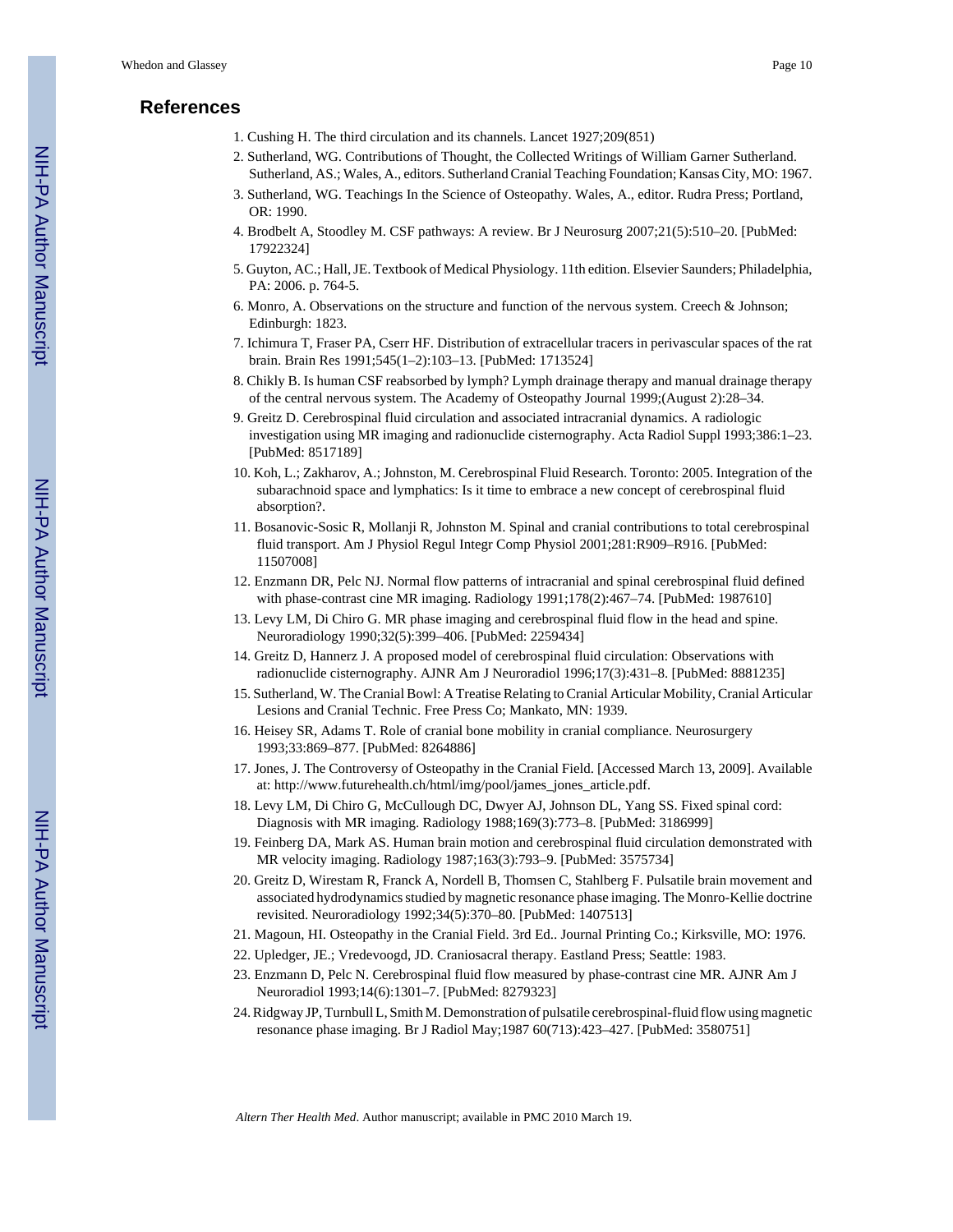- 25. Nelson KE, Sergueef N, Lipinski CM, Chapman AR, Glonek T. Cranial rhythmic impulse related to the Traube-Hering-Mayer oscillation: Comparing laser-doppler flowmetry and palpation. J Am Osteopath Assoc 2001;101(3):163–73. [PubMed: 11329812]
- 26. Mikulis DJ, Wood ML, Zerdoner OA, Poncelet BP. Oscillatory motion of the normal cervical spinal cord. Radiology 1994;192(1):117–21. [PubMed: 8208922]
- 27. Urayama K. Origin of lumbar cerebrospinal fluid pulse wave. Spine 1994;19(4):441–5. [PubMed: 8178232]
- 28. Lanz E, Daubler F, Eissner D, Brod KH, Theiss D. Effect of spinal CSF dynamics on the subarachnoid diffusion of a substance applied close to the spinal cord. Reg Anaesth 1986;9(1):4-8. [PubMed: 3961226]
- 29. Budgell BS, Bolton PS. Cerebrospinal fluid pressure in the anesthetized rat. J Manipulative Physiol Ther 2007;30(5):351–6. [PubMed: 17574952]
- 30. Maier SE, Hardy CJ, Jolesz FA. Brain and cerebrospinal fluid motion: Real-time quantification with m-mode MR imaging. Radiology 1994;193(2):477–83. [PubMed: 7972766]
- 31. Lundberg, N. Continuous recording and control of ventricular fluid pressure in neurosurgical practice. Ejnar Munksgaard; Copenhagen: 1960.
- 32. Nicholson C, Sykova E. Extracellular space structure revealed by diffusion analysis. Trends Neurosci 1998;21(5):207–15. [PubMed: 9610885]
- 33. May C, Kaye JA, Atack JR, Schapiro MB, Friedland RP, Rapoport SI. Cerebrospinal fluid production is reduced in healthy aging. Neurology 1990;40(3 Pt 1):500–3. [PubMed: 2314595]
- 34. Rubenstein E. Relationship of senescence of cerebrospinal fluid circulatory system to dementias of the aged. Lancet 1998;351(9098):283–5. [PubMed: 9457114]
- 35. Perrin RN. Lymphatic drainage of the neuraxis in chronic fatigue syndrome: A hypothetical model for the cranial rhythmic impulse. J Am Osteopath Assoc 2007;107(6):218–24. [PubMed: 17635902]
- 36. Epstein D. Network spinal analysis: A system of health care delivery within the subluxation-based chiropractic model. Journal of Vertebral Subluxation Research 1996;1(1):51–59.
- 37. Travis J. More than the brain's drain. Science News 1999;155(4):58.
- 38. Glassey, DJ. The anatomy and physiology of CSF circulation. Sacro Occipital Research Society International; St. Louis, MO. April 8, 2006;
- 39. Fulford, R.; Stone, G. Dr. Fulford's touch of life. Pocket Books; New York: 1996.
- 40. Toftness IN. New device detects microwave emissions in biological systems. J Wis Chiro Assoc 1982;36:10–11.
- 41. Zhang J, Snyder BJ, Vernor L. The effect of low force chiropractic adjustments on body surface electromagnetic field. JCCA J Can Chiropr Assoc Mar;2004 48(1):29–35.
- 42. Zhang J, Snyder BJ. The effect of low force chiropractic adjustments for 4 weeks on body surface electromagnetic field. J Manipulative Physiol Ther Mar-Apr;2005 28(3):159–63. [PubMed: 15855902]
- 43. Kast R. A new method for noninvasive measurement of short-term cerebrospinal fluid pressure changes in humans. J Neurol 1985;232(4):260–1. [PubMed: 4045519]
- 44. Woods RH, Woods JM. A physical finding related to psychiatric disorders. JAOA 1961;60
- 45. Frymann VM. A study of the rhythmic motions of the living cranium. J Am Osteopath Assoc 1971;70 (9):928–45. [PubMed: 5207590]
- 46. Mitchell F, Pruzzo N. Investigation of voluntary and primary respiration mechanisms. JAOA 1971;70:149–153.
- 47. Harrison DE, Harrison DD, Troyanovich SJ. The sacroiliac joint: A review of anatomy and biomechanics with clinical implications. J Manipulative Physiol Ther 1997;20(9):607–17. [PubMed: 9436146]
- 48. Zanakis M, Dimeo J, Madoma S, et al. Objective measurement of the CRI with manipulation and palpation of the sacrum. J Am Osteopath Assoc 1996;96(9):55. [PubMed: 8626232]
- 49. Nelson KE, Sergueef N, Glonek T. The effect of an alternative medical procedure upon low-frequency oscillations in cutaneous blood flow velocity. J Manipulative Physiol Ther 2006;29(8):626–36. [PubMed: 17045096]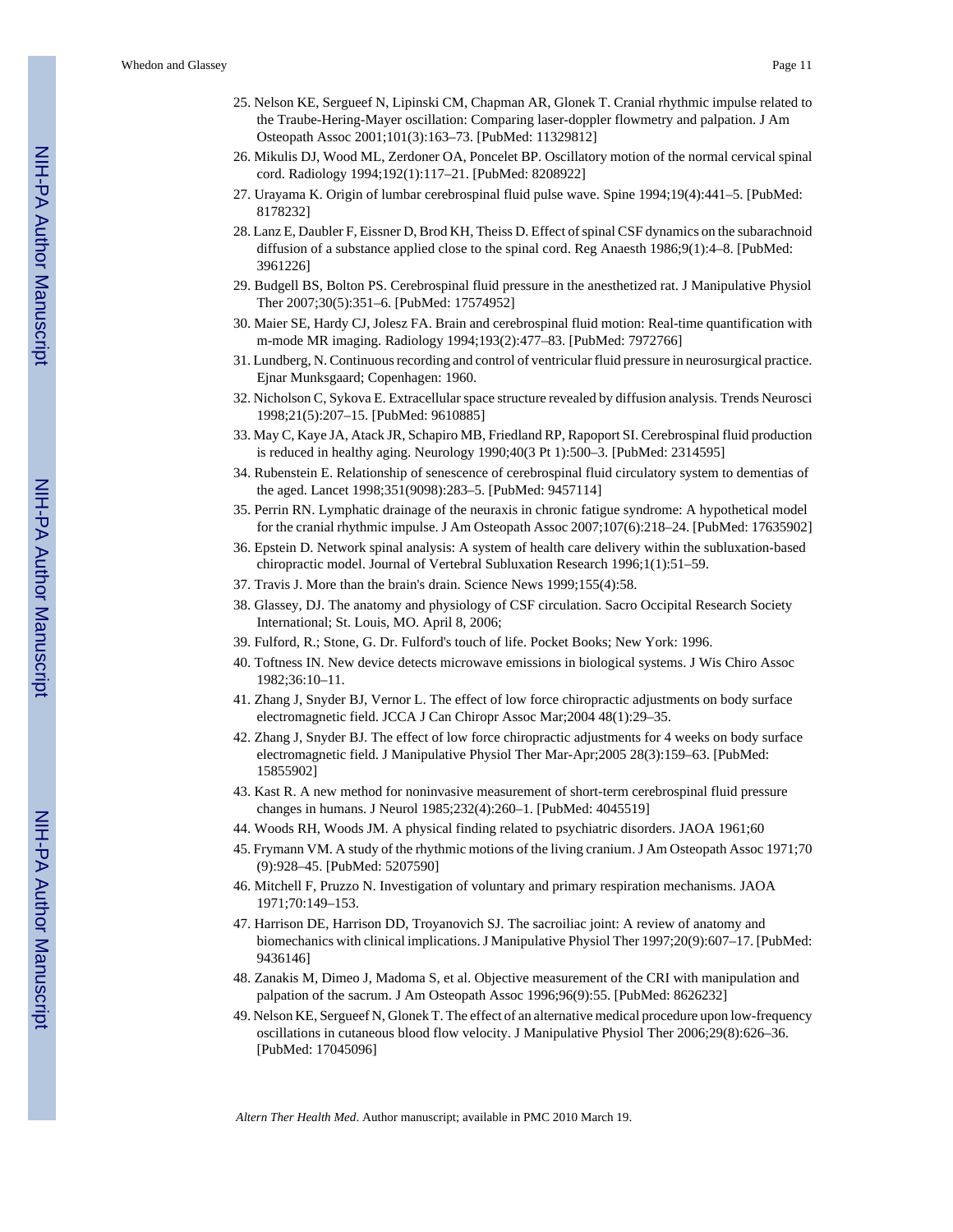- 50. Sergueef N, Nelson KE, Glonek T. The effect of cranial manipulation on the Traube-Hering-Mayer oscillation as measured by laser-doppler flowmetry. Altern Ther Health Med 2002;8(6):74–6. [PubMed: 12440842]
- 51. The Sufi Message of Hazrat Inayat Khan. Vol. Volume 4. International Headquarters of the Sufi Movement; Barrie and Rockliff; Geneva: London: 1961. p. 17
- 52. Tiller W, McCraty R, Atkinson M. Cardiac coherence: A new non-invasive measure of autonomic nervous sysem order. Altern Ther Health Med 1996;(2):52–65. [PubMed: 8795873]
- 53. McPartland JM, Mein EA. Entrainment and the cranial rhythmic impulse. Altern Ther Health Med 1997;3(1):40–5. [PubMed: 8997803]
- 54. Korr I. The concept of facilitation and its origins. J. Am. Osteopath. Assoc 1955;54(5):265–268. [PubMed: 13221471]
- 55. Cutler MJ, Holland BS, Stupinski BA, et al. Cranial manipulation can alter sleep latency and sympathetic nerve activity in humans: a pilot study. J Altern Complement Med 2005;11(1):103–108. [PubMed: 15750368]
- 56. Giles, PD. Effects of cervical manipulation on autonomic control. Unpublished master's thesis University of North Texas Health Science Center; Fort Worth, TX: 2006.
- 57. Cramer G, Budgell B, Henderson C, Khalsa P, Pickar J. Basic science research related to chiropractic spinal adjusting: The state of the art and recommendations revisited. J Manipulative Physiol Ther 2006;29(9):726–61. [PubMed: 17142166]
- 58. Zhang J, Dean D, Nosco D, Strathopulos D, Floros M. Effect of chiropractic care on heart rate variability and pain in a multisite clinical study. J Manipulative Physiol Ther May;2006 29(4):267– 74. [PubMed: 16690380]
- 59. Blanks RHI, Schuster TL, Dobson BA. A retrospective assessment of network care using a survey of self-rated health, wellness and quality of life. Journal of Vertebral Subluxation Research 1997;1  $(4):15-30.$
- 60. Breig, A. Adverse mechanical tension in the central nervous system : An analysis of cause and effect : Relief by functional neurosurgery. J. Wiley; New York: 1978.
- 61. Butler, DS. Mobilisation of the Nervous System. Elsevier Health Sciences; Aug. 1991 ISBN-13: 9780443044007
- 62. Butler, DS. The Sensitive Nervous System. Noigroup Publications; Adelaide Australia: 2000.
- 63. Dean NA, Mitchell BS. Anatomic relation between the nuchal ligament (ligamentum nuchae) and the spinal dura mater in the craniocervical region. Clin Anat May;2002 15(3):182–5. [PubMed: 11948951]
- 64. Hack GD, Koritzer RT, Robinson WL, et al. Anatomic relation between the rectus capitis posterior minor muscle and the dura mater. Spine 1995;20:2484–2486. [PubMed: 8610241]
- 65. Henderson FC, Geddes JF, Vaccaro AR, Woodard E, Berry KJ, Benzel EC. Stretch-associated injury in cervical spondylotic myelopathy: New concept and review. Neurosurgery 2005;56(5):1101–13. discussion 1101–13. [PubMed: 15854260]
- 66. Koschorek F, Jensen HP, Terwey B. Dynamic studies of cervical spinal canal and spinal cord by magnetic resonance imaging. Acta Radiol Suppl 1986;369:727–9. [PubMed: 2980608]
- 67. Levine DN. Pathogenesis of cervical spondylotic myelopathy. J Neurol Neurosurg Psychiatry 1997;62 (4):334–40. [PubMed: 9120444]
- 68. Bilston L. The mechanical properties of the human cervical spinal cord in vitro. Ann Biomed Eng 1996;24:67–74. [PubMed: 8669719]
- 69. DeJarnette, MB. The philsophy, art and science of sacro-occipital technique. Sacro Occipital Research Society International; Kansas City, MO: 1989.
- 70. Flanagan M. Relationship between CSF and fluid dynamics in the neural canal. Journal of Manipulative and Physiologic Therapeutics 1988;11(6):489–492.
- 71. Carlson GD, Oliff HS, Gorden C, Smith J, Anderson PA. Cerebral spinal fluid pressure: Effects of body position and lumbar subarachnoid drainage in a canine model. Spine 2003;28(2):119–22. [PubMed: 12544926]